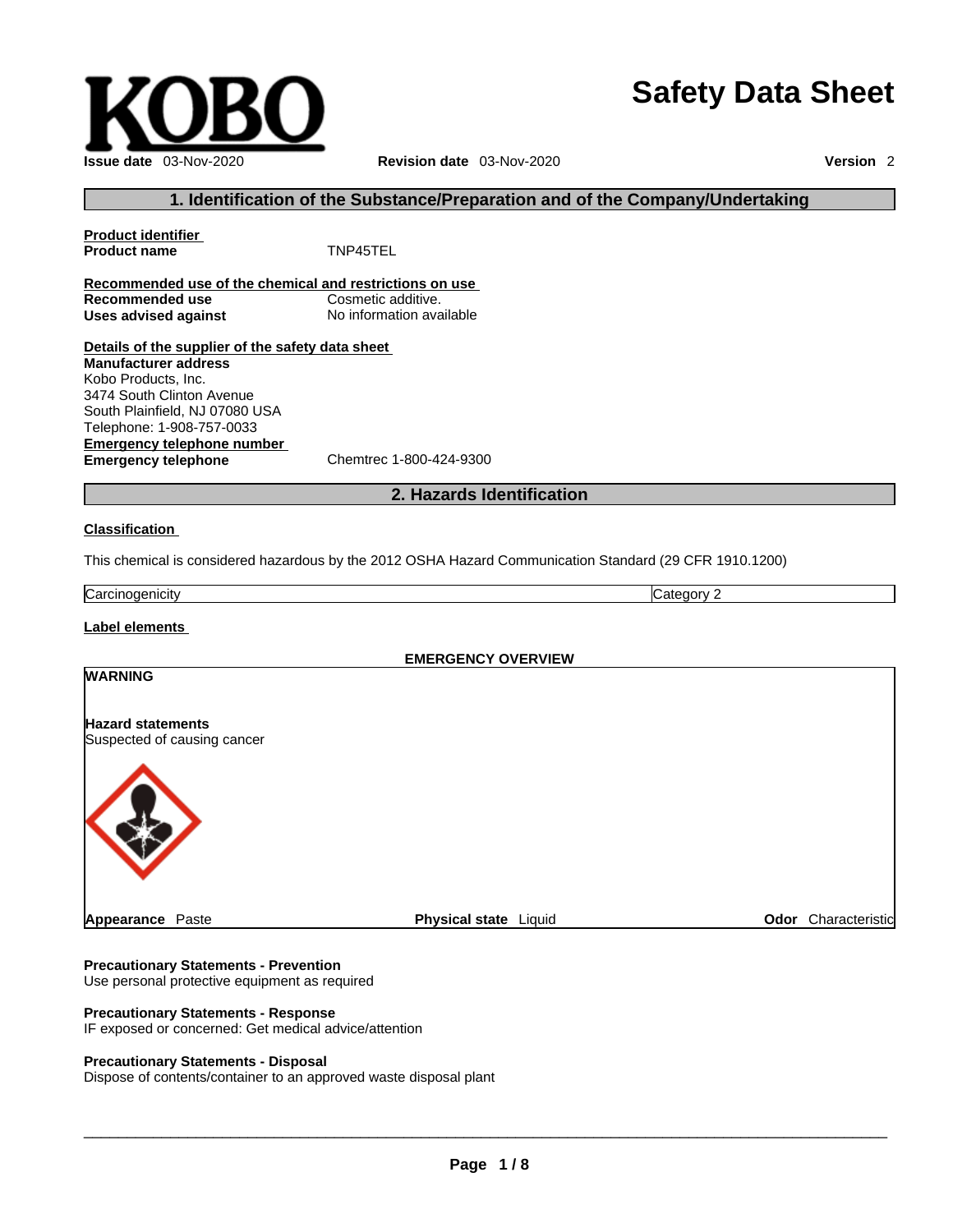## **Hazards not otherwise classified (HNOC)**

None known

## **Other Information**

No information available

## **3. Composition/information on Ingredients**

| <b>Chemical Name</b>               | <b>CAS No</b> | Weight-%      |
|------------------------------------|---------------|---------------|
| C <sub>12</sub> -15 Alkyl Benzoate | 68411-27-8    | 46.00-52.00   |
| Titanium Dioxide                   | 13463-67-7    | 38.00-42.00   |
| Stearic Acid                       | $57-11-4$     | 4.00-6.00     |
| Silica                             | 7631-86-9     | 1.50-5.00     |
| Alumina                            | 1344-28-1     | $0.50 - 2.00$ |
| Polyhydroxystearic Acid            | 58128-22-6    | $0.50 - 1.50$ |

## **4. First aid measures**

| <b>First aid measures</b>                                                  |                                                                                                            |  |  |
|----------------------------------------------------------------------------|------------------------------------------------------------------------------------------------------------|--|--|
| <b>General advice</b>                                                      | If symptoms persist, call a physician.                                                                     |  |  |
| Eye contact                                                                | Rinse immediately with plenty of water, also under the eyelids, for at least 15 minutes.                   |  |  |
| <b>Skin contact</b>                                                        | Wash off immediately with soap and plenty of water while removing all contaminated<br>clothes and shoes.   |  |  |
| <b>Inhalation</b>                                                          | Remove to fresh air. If breathing is irregular or stopped, administer artificial respiration.              |  |  |
| Ingestion                                                                  | If swallowed, do not induce vomiting: seek medical advice immediately and show this<br>container or label. |  |  |
| Self-protection of the first aider                                         | Use personal protective equipment as required.                                                             |  |  |
| Most important symptoms and effects, both acute and delayed                |                                                                                                            |  |  |
| <b>Symptoms</b>                                                            | No known effects under normal use conditions.                                                              |  |  |
| Indication of any immediate medical attention and special treatment needed |                                                                                                            |  |  |
| Note to physicians                                                         | Effects of exposure (inhalation, ingestion or skin contact) to substance may be delayed.                   |  |  |
|                                                                            |                                                                                                            |  |  |

## **5. Fire-fighting measures**

## **Suitable extinguishing media**

Use extinguishing measures that are appropriate to local circumstances and the surrounding environment.

## **Unsuitable extinguishing media** No information available.

## **Specific hazards arising from the chemical**

None in particular.

**Explosion data Sensitivity to mechanical impact** None. **Sensitivity to static discharge** None.

## **Protective equipment and precautions for firefighters**

Use personal protective equipment as required.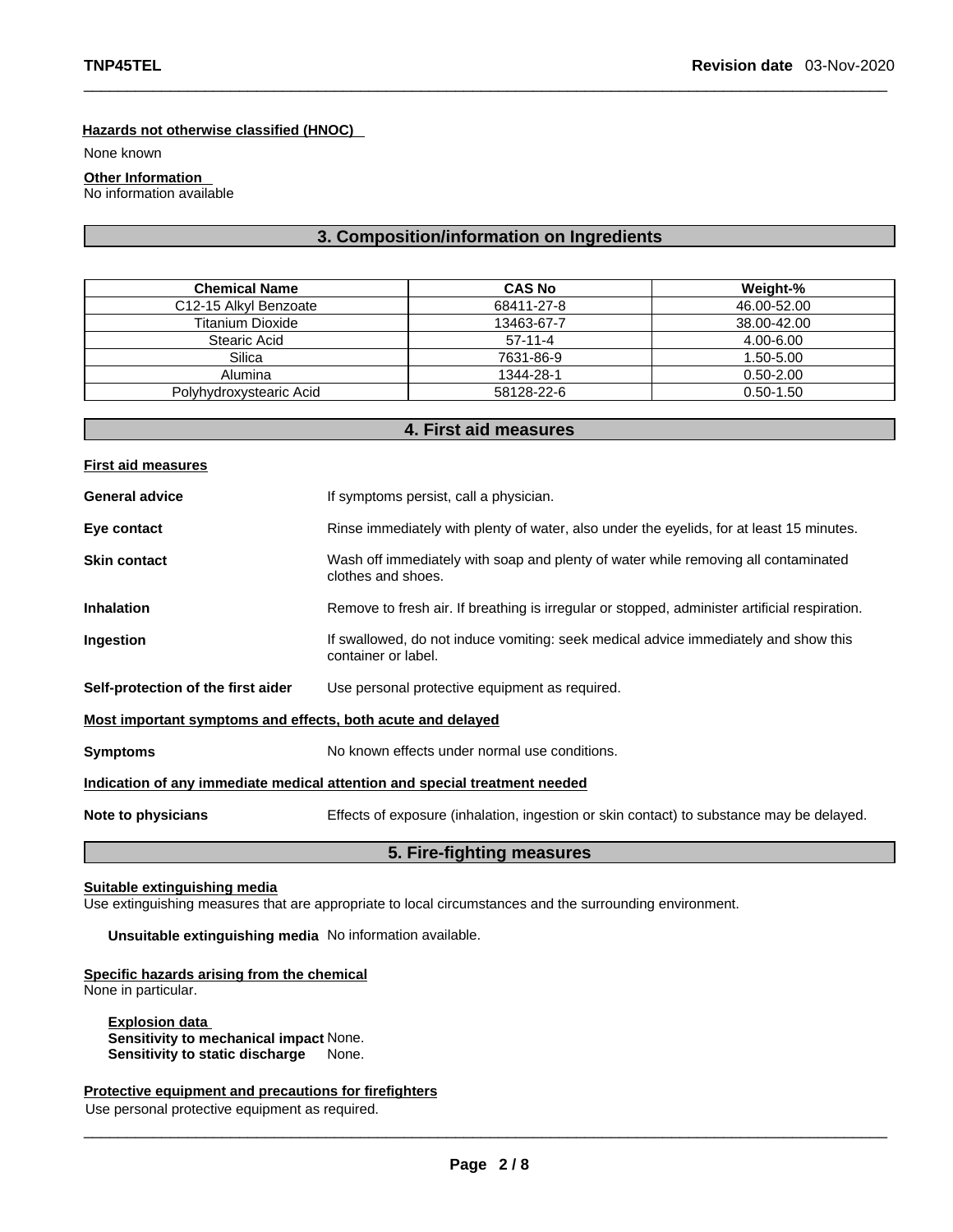## **6. Accidental release measures**

## **Personal precautions, protective equipment and emergency procedures**

| <b>Personal precautions</b>                          | Use personal protective equipment as required. Avoid contact with eyes. Wash thoroughly<br>after handling. |  |
|------------------------------------------------------|------------------------------------------------------------------------------------------------------------|--|
| For emergency responders                             | Use personal protective equipment as required.                                                             |  |
| <b>Environmental precautions</b>                     | Collect spillage. Do not allow into any sewer, on the ground or into any body of water.                    |  |
| Methods and material for containment and cleaning up |                                                                                                            |  |
| <b>Methods for containment</b>                       | Prevent further leakage or spillage if safe to do so.                                                      |  |
| Methods for cleaning up                              | Soak up with inert absorbent material. Clean contaminated surface thoroughly.                              |  |
| Prevention of secondary hazards                      | Clean contaminated objects and areas thoroughly observing environmental regulations.                       |  |

| 7. Handling and Storage                                      |                                                                                                                      |  |  |  |
|--------------------------------------------------------------|----------------------------------------------------------------------------------------------------------------------|--|--|--|
| <b>Precautions for safe handling</b>                         |                                                                                                                      |  |  |  |
| Advice on safe handling                                      | Use personal protective equipment as required. Use only in well-ventilated areas. Wash<br>thoroughly after handling. |  |  |  |
| Conditions for safe storage, including any incompatibilities |                                                                                                                      |  |  |  |
| <b>Storage conditions</b>                                    | Keep container tightly closed in a dry and well-ventilated place. Store at ambient conditions.                       |  |  |  |
| Incompatible materials                                       | Strong oxidizing agents. Strong acids.                                                                               |  |  |  |

## **8. Exposure Controls/Personal Protection**

## **Control parameters**

## **Exposure guidelines** .

| <b>Chemical Name</b>    | <b>ACGIH TLV</b>                                                                                                      | <b>OSHA PEL</b>                                                                  | <b>NIOSH IDLH</b>                              |
|-------------------------|-----------------------------------------------------------------------------------------------------------------------|----------------------------------------------------------------------------------|------------------------------------------------|
| <b>Titanium Dioxide</b> | TWA: $10 \text{ mg/m}^3$                                                                                              | TWA: 15 mg/m $3$ total dust<br>(vacated) TWA: 10 mg/m <sup>3</sup> total<br>dust | IDLH: 5000 mg/m <sup>3</sup>                   |
| Stearic Acid            | TWA: $10 \text{ mg/m}^3$ inhalable<br>particulate matter<br>TWA: 3 mg/m <sup>3</sup> respirable<br>particulate matter |                                                                                  |                                                |
| Silica                  |                                                                                                                       | TWA: 20 mppcf<br>(80)/(% SiO2) mg/m 3 TWA                                        | IDLH: $3000 \text{ mg/m}^3$<br>TWA: 6 mg/m $3$ |
| Alumina                 | TWA: 1 mg/m <sup>3</sup> respirable<br>particulate matter                                                             |                                                                                  |                                                |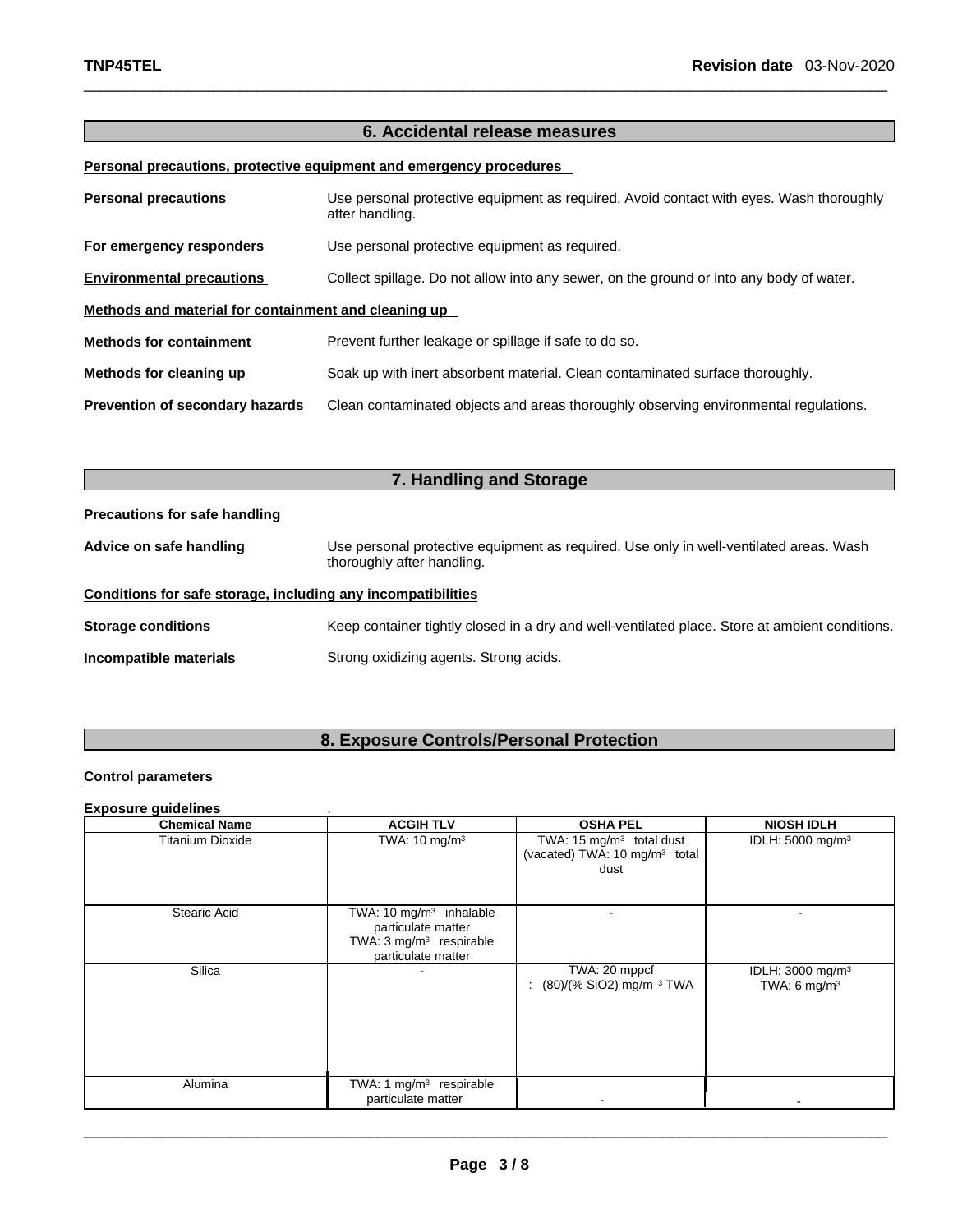## **Appropriate engineering controls**

| <b>Engineering controls</b>                                           | Ensure adequate ventilation, especially in confined areas.                                                        |  |  |
|-----------------------------------------------------------------------|-------------------------------------------------------------------------------------------------------------------|--|--|
| Individual protection measures, such as personal protective equipment |                                                                                                                   |  |  |
| <b>Eye/face protection</b>                                            | Wear safety glasses with side shields (or goggles).                                                               |  |  |
| Skin and body protection                                              | Wear protective gloves and protective clothing.                                                                   |  |  |
| <b>Respiratory protection</b>                                         | In case of insufficient ventilation, wear suitable respiratory equipment.                                         |  |  |
| General hygiene considerations                                        | Handle in accordance with good industrial hygiene and safety practice. Wash contaminated<br>clothing before reuse |  |  |

## **9. Physical and Chemical Properties**

.

## **Information on basic physical and chemical properties**

| <b>Physical state</b><br>Appearance<br>Color                                                                                                                                                                                                                                                                                                                                                                                                                                                                                                                                                                                             | Liquid<br>Paste<br>White                                                                                                                 | Odor<br><b>Odor threshold</b>                                                                                                                                                                                                                                                                                                                                                                                                                                                                                               | Characteristic<br>No information available |
|------------------------------------------------------------------------------------------------------------------------------------------------------------------------------------------------------------------------------------------------------------------------------------------------------------------------------------------------------------------------------------------------------------------------------------------------------------------------------------------------------------------------------------------------------------------------------------------------------------------------------------------|------------------------------------------------------------------------------------------------------------------------------------------|-----------------------------------------------------------------------------------------------------------------------------------------------------------------------------------------------------------------------------------------------------------------------------------------------------------------------------------------------------------------------------------------------------------------------------------------------------------------------------------------------------------------------------|--------------------------------------------|
| <b>Property</b><br>рH<br>Melting point / freezing point<br>Boiling point / boiling range<br><b>Flash point</b><br><b>Evaporation rate</b><br>Flammability (solid, gas)<br><b>Flammability limit in air</b><br><b>Upper flammability limit</b><br><b>Lower flammability limit</b><br>Vapor pressure<br>Vapor density<br><b>Specific gravity</b><br><b>Water solubility</b><br>Solubility in other solvents<br><b>Partition coefficient</b><br><b>Autoignition temperature</b><br><b>Decomposition temperature</b><br><b>Kinematic viscosity</b><br><b>Dynamic viscosity</b><br><b>Explosive properties</b><br><b>Oxidizing properties</b> | <b>Values</b><br>275<br>°C<br>160 °C<br>Insoluble in water                                                                               | Remarks •<br>No information available<br>No information available<br>Cleveland Open Cup<br>No information available<br>No information available<br>No information available<br>No information available<br>No information available<br>No information available<br>No information available<br>No information available<br>No information available<br>No information available<br>No information available<br>No information available<br>No information available<br>No information available<br>No information available |                                            |
| <b>Other Information</b><br><b>Softening point</b><br><b>Molecular weight</b><br>VOC content (%)<br><b>Density</b><br><b>Bulk density</b>                                                                                                                                                                                                                                                                                                                                                                                                                                                                                                | No information available<br>No information available<br>No information available<br>No information available<br>No information available |                                                                                                                                                                                                                                                                                                                                                                                                                                                                                                                             |                                            |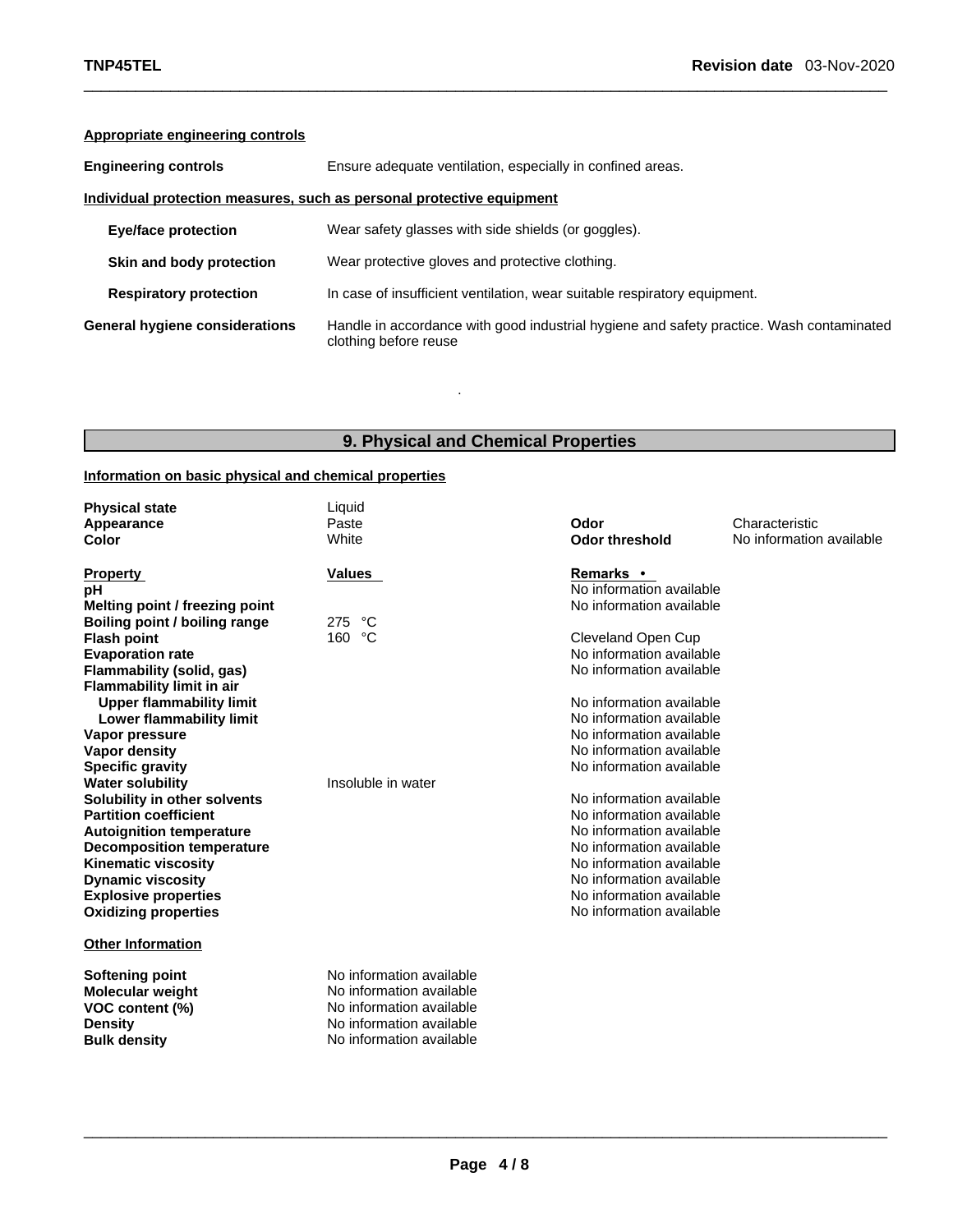## **10. Stability and Reactivity**

# **Reactivity Chemical stability** Stable under normal conditions. **Possibility of hazardous reactions** None under normal processing. **Hazardous polymerization** Hazardous polymerization does not occur. **Conditions to avoid** None known. **Incompatible materials** Strong oxidizing agents. Strong acids. **Hazardous decomposition products** None under normal use conditions. **11. Toxicological Information**  No data available

## **Information on likely routes of exposure**

| <b>Product information</b> |                    |
|----------------------------|--------------------|
| <b>Inhalation</b>          | No data available. |
| Eye contact                | No data available. |
| <b>Skin contact</b>        | No data available. |
| <b>Ingestion</b>           | No data available. |

## **Component information**

| <b>Chemical Name</b>    | Oral LD50            | Dermal LD50             | <b>Inhalation LC50</b>  |
|-------------------------|----------------------|-------------------------|-------------------------|
| <b>Titanium Dioxide</b> | > 10000 mg/kg (Rat)  |                         |                         |
| <b>Stearic Acid</b>     | $= 4600$ ma/ka (Rat) |                         |                         |
| Silica                  | $= 7900$ mg/kg (Rat) | $>$ 5000 mg/kg (Rabbit) | $> 2.08$ ma/L (Rat) 4 h |
| <b>Alumina</b>          | $>$ 5000 mg/kg (Rat) |                         |                         |

## **Information on toxicological effects**

**Symptoms** No information available.

## **Delayed and immediate effects as well as chronic effects from short and long-term exposure**

| <b>Skin corrosion/irritation</b>  | No information available. |
|-----------------------------------|---------------------------|
| Serious eye damage/eye irritation | No information available. |
| <b>Irritation</b>                 | No information available. |
| <b>Corrosivity</b>                | No information available. |
| <b>Sensitization</b>              | No information available. |
| Germ cell mutagenicity            | No information available. |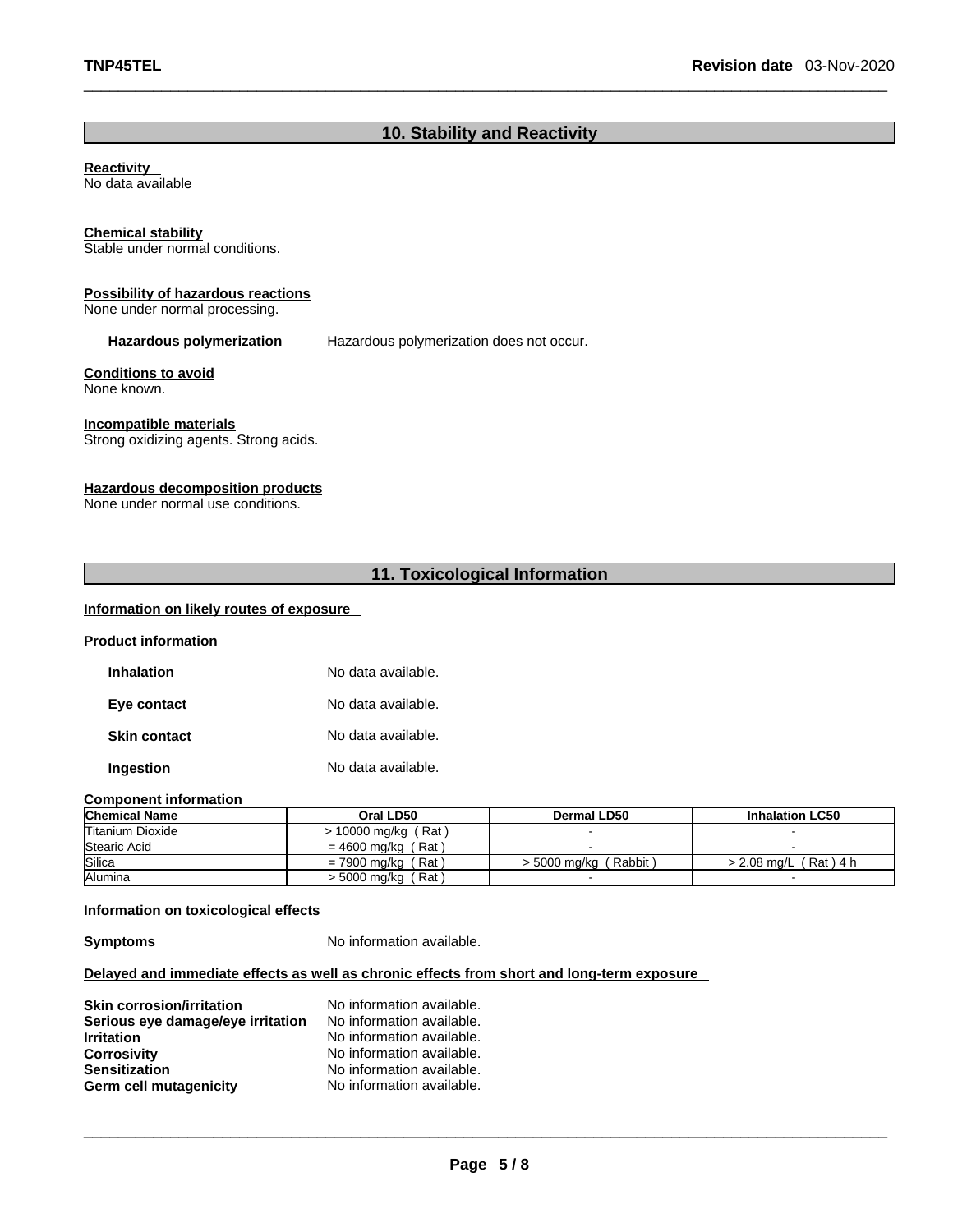carcinogenic to humans (Group I), probably carcinogenic to humans (Group 2A) or possibly **Carcinogenicity** This product contains one ormore substances which are classified by IARC as

| carcinogenic to humans (Group 2B). |  |  |
|------------------------------------|--|--|
|                                    |  |  |

| <b>Chen</b><br>alam.      | 200<br>. . | <b>IADC</b>                           | <b>NTP</b><br>. | . |
|---------------------------|------------|---------------------------------------|-----------------|---|
| -<br>'Utanıun.<br>Dioxide |            | or.<br>$\ddot{\phantom{1}}$<br>m<br>- |                 |   |

*IARC (International Agency for Research on Cancer)*

*Group 2B - Possibly Carcinogenic to Humans* 

*OSHA (Occupational Safety and Health Administration of the US Department of Labor)*

| X - Present |  |                       |  |
|-------------|--|-----------------------|--|
|             |  | Reproductive toxicity |  |
|             |  |                       |  |

**No information available. STOT** - **single exposure** No information available.<br>**STOT** - **repeated exposure** No information available. **STOT** - repeated exposure **Aspiration hazard** No information available.

## **12. Ecological Information**

## **Ecotoxicity**

| <b>Chemical Name</b> | Algae/aguatic plants          | Fish                              | Crustacea                     |
|----------------------|-------------------------------|-----------------------------------|-------------------------------|
| Silica               | 440<br>72 h Pseudokicheriella | 5000: 96 h Brachydanio rerio mg/L | 7600: 48 h Ceriodaphnia dubia |
|                      | subcapitata mg/L EC50         | ∟C50 static                       | ma/L EC50                     |

### **Persistence and degradability**

No information available.

## **Bioaccumulation**

No information available.

**Other adverse effects** No information available

## **13. Disposal Considerations**

## **Waste treatment methods**

| <b>Disposal of wastes</b> | Disposal should be in accordance with applicable regional, national and local laws and<br>regulations. |
|---------------------------|--------------------------------------------------------------------------------------------------------|
| Contaminated packaging    | Disposal should be in accordance with applicable regional, national and local laws and<br>regulations. |

| <b>14. Transport Information</b> |
|----------------------------------|
| Not regulated                    |
| Not regulated                    |
| Not regulated                    |
| Not regulated                    |
| Not regulated                    |
| Not regulated                    |
|                                  |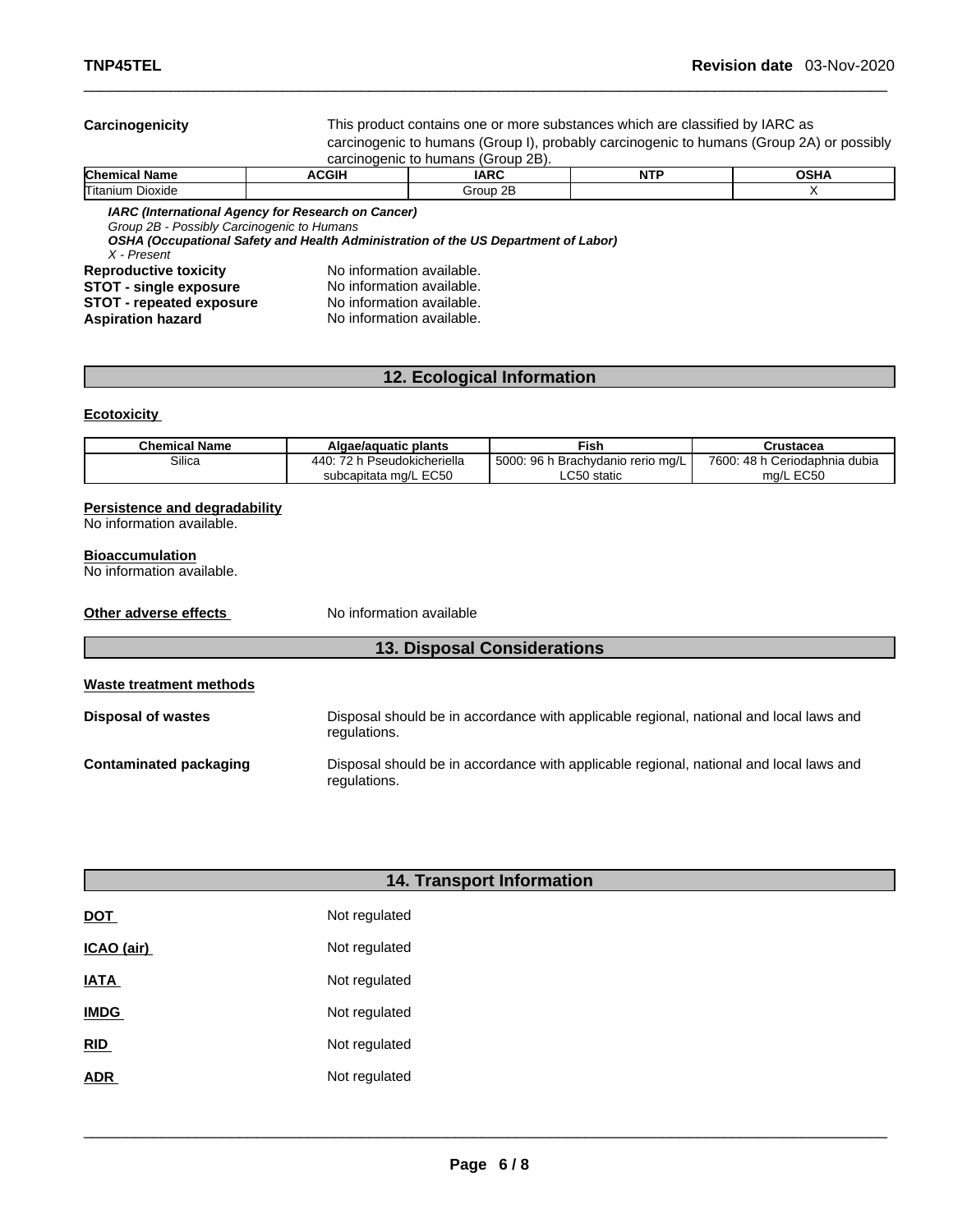## **15. Regulatory information**

| <b>International Inventories</b> |                |
|----------------------------------|----------------|
| <b>TSCA</b>                      | Complies       |
| <b>DSL/NDSL</b>                  | Complies       |
| <b>EINECS/ELINCS</b>             | Complies       |
| <b>ENCS</b>                      | Not Determined |
| <b>IECSC</b>                     | Complies       |
| <b>KECL</b>                      | Complies       |
| <b>PICCS</b>                     | Complies       |
| <b>AICS</b>                      | Complies       |

 **Legend:** 

**TSCA** - United States Toxic Substances Control Act Section 8(b) Inventory **DSL/NDSL** - Canadian Domestic Substances List/Non-Domestic Substances List  **EINECS/ELINCS** - European Inventory of Existing Chemical Substances/European List of Notified Chemical Substances

**ENCS** - Japan Existing and New Chemical Substances

**IECSC** - China Inventory of Existing Chemical Substances

**KECL** - Korean Existing and Evaluated Chemical Substances

**PICCS** - Philippines Inventory of Chemicals and Chemical Substances

**AICS** - Australian Inventory of Chemical Substances

## **US Federal Regulations**

## **SARA 313**

Section 313 of Title III of the Superfund Amendments and Reauthorization Act of 1986 (SARA). This product does not contain any chemicals which are subject to the reporting requirements of the Act and Title 40 of the Code of Federal Regulations, Part 372

### **SARA 311/312 Hazard Categories**

| <b>Acute Health Hazard</b>        | N٥ |  |
|-----------------------------------|----|--|
| <b>Chronic Health Hazard</b>      | N٥ |  |
| <b>Fire Hazard</b>                | N٥ |  |
| Sudden release of pressure hazard | N٥ |  |
| <b>Reactive Hazard</b>            | No |  |

#### **CWA (Clean WaterAct)**

This product does not contain any substances regulated as pollutants pursuant to the Clean Water Act (40 CFR 122.21 and 40 CFR 122.42)

## **CERCLA**

This material, as supplied, does not contain any substances regulated as hazardous substances under the Comprehensive Environmental Response Compensation and Liability Act (CERCLA) (40 CFR 302) or the Superfund Amendments and Reauthorization Act (SARA) (40 CFR 355). There may be specific reporting requirements at the local, regional, or state level pertaining to releases of this material

## **US State Regulations**

#### **California Proposition 65**

This product does not contain any Proposition 65 chemicals

## **U.S. State Right-to-Know Regulations**

This product may contain substances regulated by state right-to-know regulations

|                      | <b>New</b> | IVI 6 | vania |
|----------------------|------------|-------|-------|
| Name                 | Jersev     | lətur |       |
| ⊣tanıum<br>n Dioxide |            |       |       |